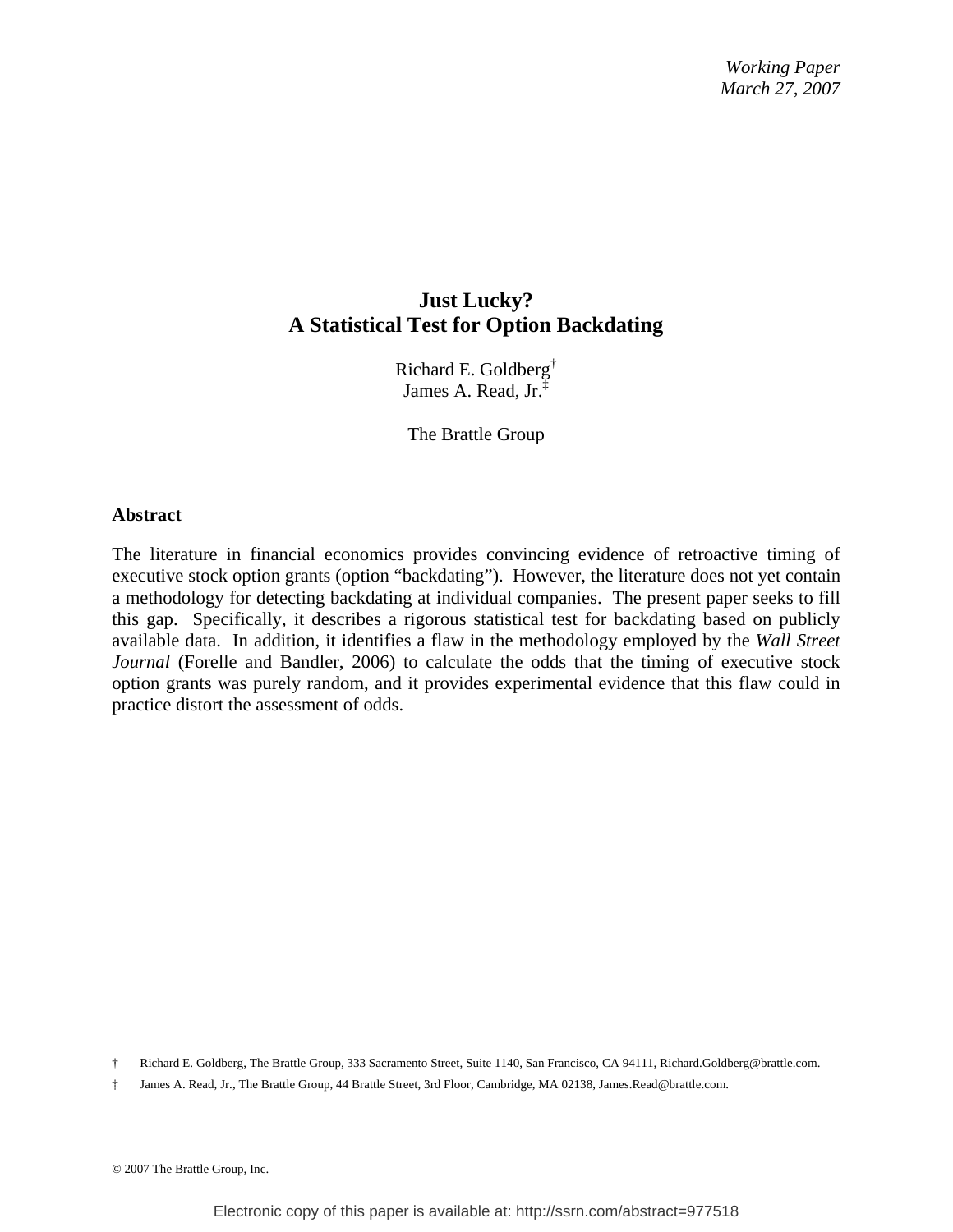## **Just Lucky? A Statistical Test for Option Backdating**

Richard E. Goldberg James A. Read, Jr.

The Brattle Group

### **1. Introduction**

 $\overline{a}$ 

Option backdating—the retroactive selection of grant dates for executive stock options in order to set favorable strike prices—is currently big news, with over 100 companies under investigation by the Securities and Exchange Commission  $(SEC)$ <sup>[1](#page-1-0)</sup> Regulatory scrutiny of the timing of executive stock option grants was initially stimulated by a line of academic research that goes back to Yermack (1997). In a sample of approximately 600 stock option grants from 1992 to 1994, Yermack found that the returns on the underlying stocks were normal in the period prior to the option grants but were abnormal (positive) in the period following option grants. After considering several possible explanations for these results, Yermack concluded that managers influenced compensation committees to award more options when they anticipated improvements in corporate performance. Lie (2005) examined a much larger sample of stock option grants from  $1992$  $1992$  to  $2002<sup>2</sup>$ . Like Yermack, he found abnormal returns in the period following option grants, but he also found abnormal (negative) returns in the period preceding option grants. In addition, Lie suggested a novel explanation for these findings, namely, that grant dates might have been selected *retroactively*, in light of observed (rather than anticipated) increases in underlying stock prices. Recently, Lie and Heron (forthcoming) report that evidence of abnormal returns around option grant dates declined sharply following the Sarbanes-Oxley Act, which mandated that grants be reported within two business days of the grant date. Thus, the academic research provides convincing evidence that backdating has indeed occurred.

The academic literature to date has addressed option backdating in the aggregate but not at the level of individual companies. However, earlier this year the *Wall Street Journal* (Forelle and Bandler, 2006) identified several companies for which there is a striking pattern of increases in the prices of underlying stocks immediately following option grants. The *Wall Street Journal* (*WSJ*) also reported eye-popping odds against these results having occurred by chance. For example, they reported that the odds that the returns on shares held by Jeffrey Rich, then CEO of Affiliated Computer Services, occurred by chance were only one in 300 billion; the odds of returns on shares held by Louis Tomasetta, President and CEO of Vitesse Semiconductor, were only one in 26 billion; and the odds of returns on shares held by Kobi Alexander, Chairman and CEO of Comverse Technology, were only one in 6 billion. The *WSJ* computed these odds using

<span id="page-1-0"></span><sup>1</sup> See,  $e.g.,$  the article by Pender (2006) in the *San Francisco Chronicle*.

<span id="page-1-1"></span>Other papers in this line of academic research include Aboody and Kasznik (2000) and Chauvin and Shenoy (2001).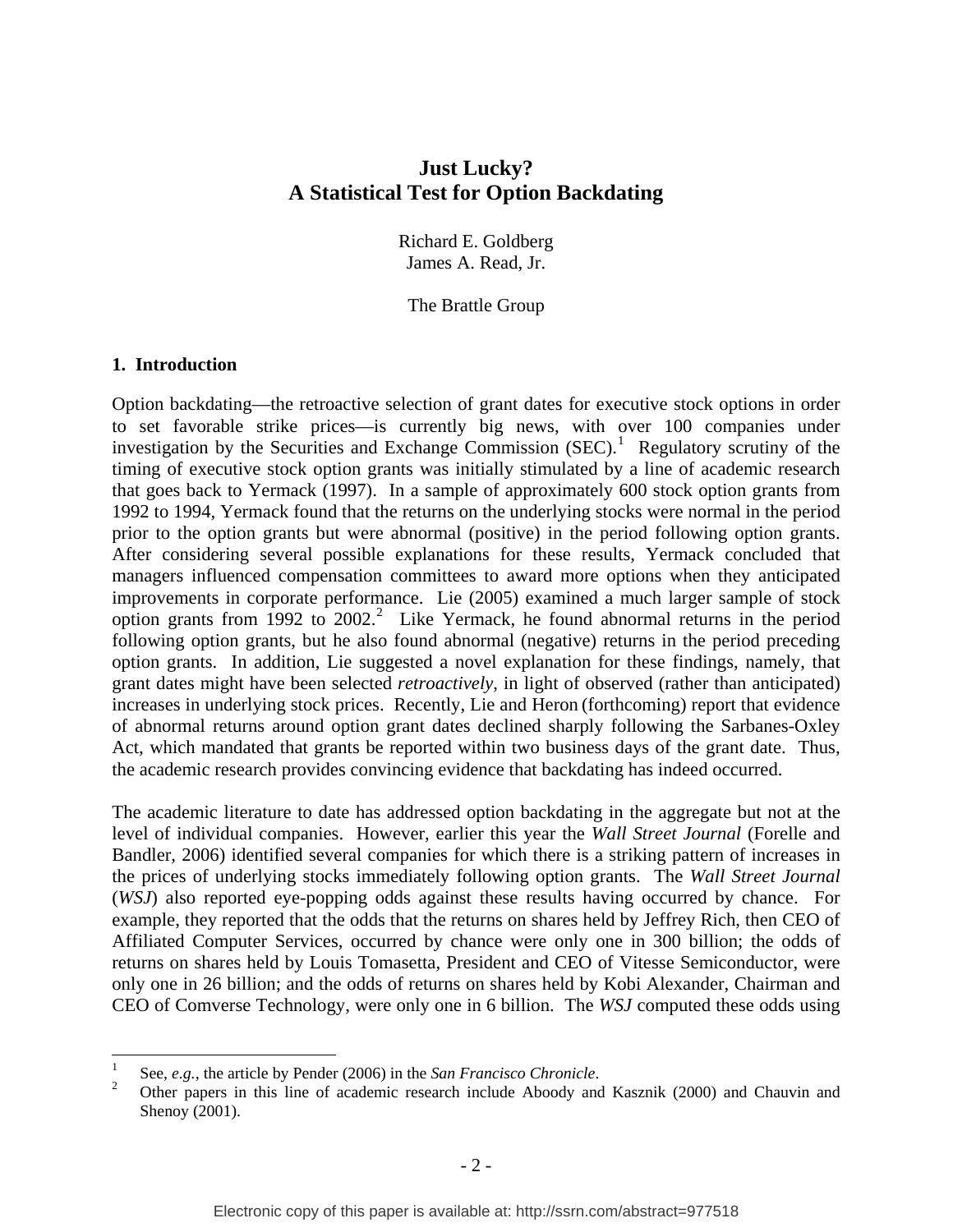an unpublished methodology that it devised and implemented with the assistance of a statistician. (The methodology is described in the same article.)

The purpose of the present paper is threefold. First, we identify a flaw in the statistical test the *WSJ* applied to detect option backdating. Second, we describe an experiment we performed using Monte Carlo simulation, which shows that this flaw could distort the assessment of odds in practice. Finally, we develop an alternative statistical test that does not suffer from the same flaw. To summarize briefly, the flaw in the *WSJ* methodology is related to the fact that it is based on annual rankings of returns. The alternative test we propose, in contrast, is based on returns but not on return ranks.

## **2. The WSJ Calculations**

The results reported by the *WSJ* were obtained by applying the following methodology.<sup>[3](#page-2-0)</sup> For each trading day in which there was a stock option grant for a particular company, the *WSJ* computed the 20-day return on the underlying stock.<sup>[4](#page-2-1)</sup> It then ranked the return on each grant date in relation to the 20-day returns on all other days in the same year. For example, if the 20 day return on a grant date was the highest in the year, its rank would be 1, if the 20-day return on a grant date was the second highest in the year, then the rank would be 2, and so on. Then, under the assumption that each day's rank was random, they computed the likelihood of observing a pattern of return ranks as extreme as the ranks observed for the grant dates.

To illustrate the *WSJ* methodology, we will describe the result cited above for Jeffrey Rich of Affiliated Computer Services (ACS). Of the six grants received by Mr. Rich from 1995 through 2002, the returns for two grant dates were ranked highest in their respective years, the returns for two grant dates were ranked second highest, the return for one grant date was ranked third highest, and the return for one grant date was ranked fourth highest (see Table 1). We will represent this (unordered) outcome as {1,1,2,2,3,4}. If there are 252 trading days in the year, then picking one day randomly in each of six years (assuming no ties) has  $252^{\circ}$  (approximately 256 trillion) different possible outcomes. We can then count how many of these outcomes are at least as extreme as the outcome for the six ACS option grants. There are 19 different unordered outcomes at least as extreme but each of these outcomes can have permutations with the same unordered ranking. For example, in an outcome consisting of five highest ranked days and one second highest ranked day, the second highest ranking day could have occurred in any one of six years.

Table 2 lists the 19 different outcomes at least as extreme as the {1,1,2,2,3,4} outcome observed for the ACS grant dates. It also reports the number of equivalent ordered outcomes. The result is that only 864 of the roughly 250 trillion possible outcomes are as extreme as the outcomes associated with the ACS grant dates. This is equivalent to approximately one in 300 billion  $(= 256 \, \text{trillion}/864).$ 

 3 See Forelle (2006).

<span id="page-2-1"></span><span id="page-2-0"></span><sup>4</sup> Lie's analysis suggests that most of the abnormal returns following stock option grants occurs within 20 to 30 days following the grant date, so although the *WSJ*'s choice of 20 days to compute returns was somewhat arbitrary, it is not inconsistent with the academic research.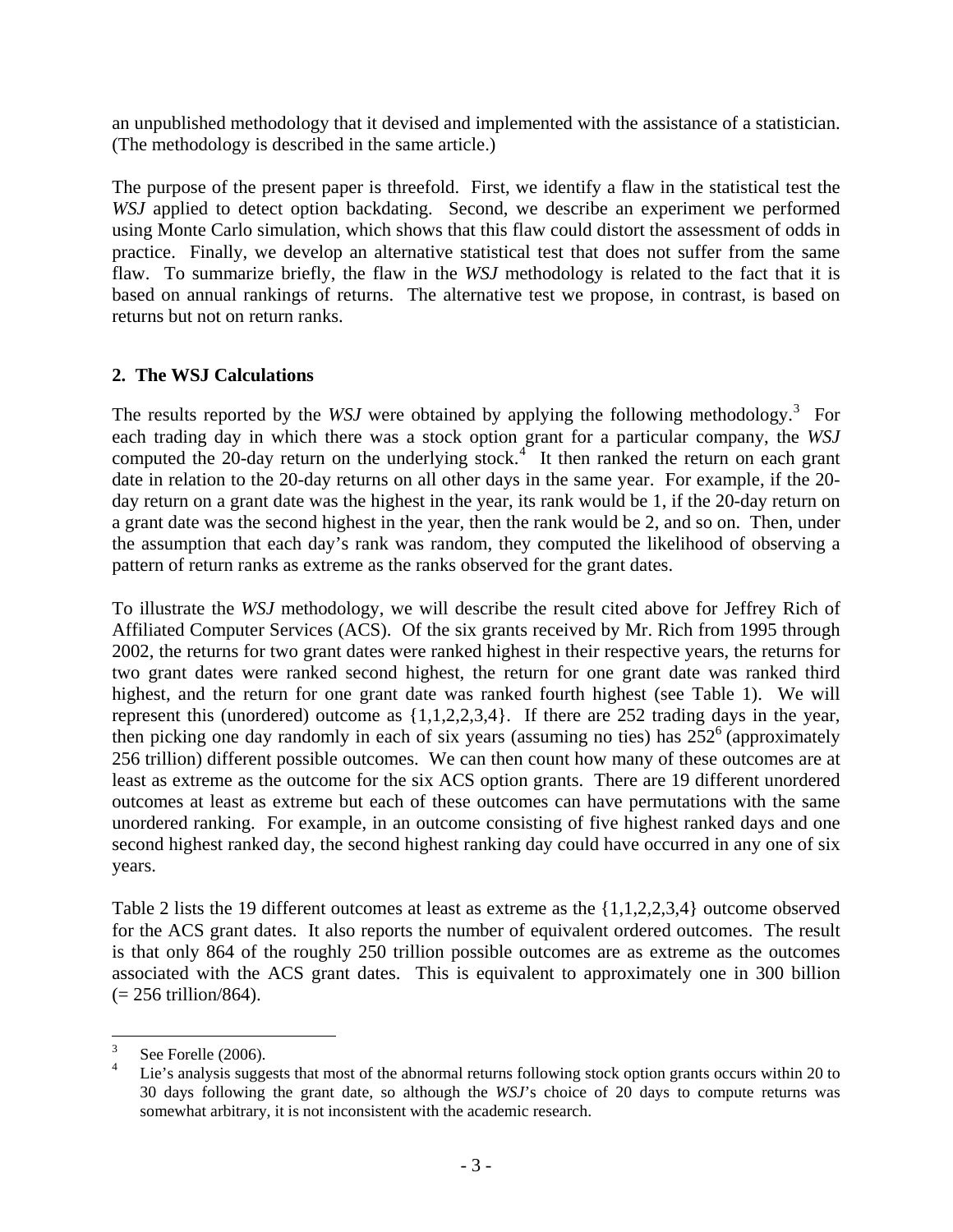To summarize, the *WSJ* methodology is based on the likelihood of randomly selecting days on which the 20-day return ranked as high as the 20-day return observed for the stock option grants to company executives.

### **3. A Problem with the WSJ Calculations**

A key assumption in the *WSJ* calculations is that the selection of stock option grant dates is independent of the annual ranking of the 20-day returns. Clearly a company's price history is known at the time stock options are granted. This means that the returns are known and could be taken into account in a decision as to when to grant options. However, these returns also enter into the calculation of annual rankings. If the rankings are affected by information that is used in selecting the grant date, then the assumption that the grant dates are a random sampling of the days of the year is invalid.

Is this a minor technical issue or could it be significant? To explore this question, we conducted a two-part experiment using Monte Carlo simulation. In the first part of our experiment, we drew a large number of one-year sample paths of daily stock prices under the assumption that the price  $P_t$  follows a lognormal random walk, i.e.,  $\ln(P_{t+\Delta t}) - \ln(P_t) = \mu \Delta t + \sigma Z_t \sqrt{\Delta t}$ , where the  $Z_t$ terms are drawn from a standard normal distribution and  $\Delta t = 1$  trading day =  $\frac{1}{252}$  year. To be specific, we assumed that  $\mu$ =20%/year and  $\sigma$ =50%/year<sup>1/2</sup>. We then randomly selected a grant date for each sample path and computed the 20-day grant-date return. Finally, we repeated the simulation 100,000 times with the following result: The grant date had the highest ranked 20 day return in 385 of the 100,000 simulations. This is equal to 1 out of every 260 simulations, close to the predicted result of 1 out of every 252.

In the second step of our experiment we selected grant dates using an alternative rule: Offer the grant on the first day the price had dropped each of the prior ten days or, if that never occurred, on the last day of the year. After executing another 100,000 simulations (with the same random draws) using the alternative rule, we found that the grants were made on the highest ranked day 977 times out of 100,000. This is equal to 1 out of 102 days, about twice as often as predicted based on the assumption that the grant date was selected randomly. (Although the exact numbers change in each set of simulations, we consistently found that grant date selection using our simple strategy roughly doubled the chances of the grant occurring on the highest ranked days.)

If very simple strategies based on prior returns can double the likelihood of achieving highly ranked days, then strategies that company insiders can think of should be able to achieve even greater improvements in the likelihood of highly ranked grant dates. Therefore, a statistical test based on the assumption that the rankings of grant dates are independent of date selection cannot be trusted. For this reason, we conclude that the statistical test used for screening purposes by the *WSJ* is flawed.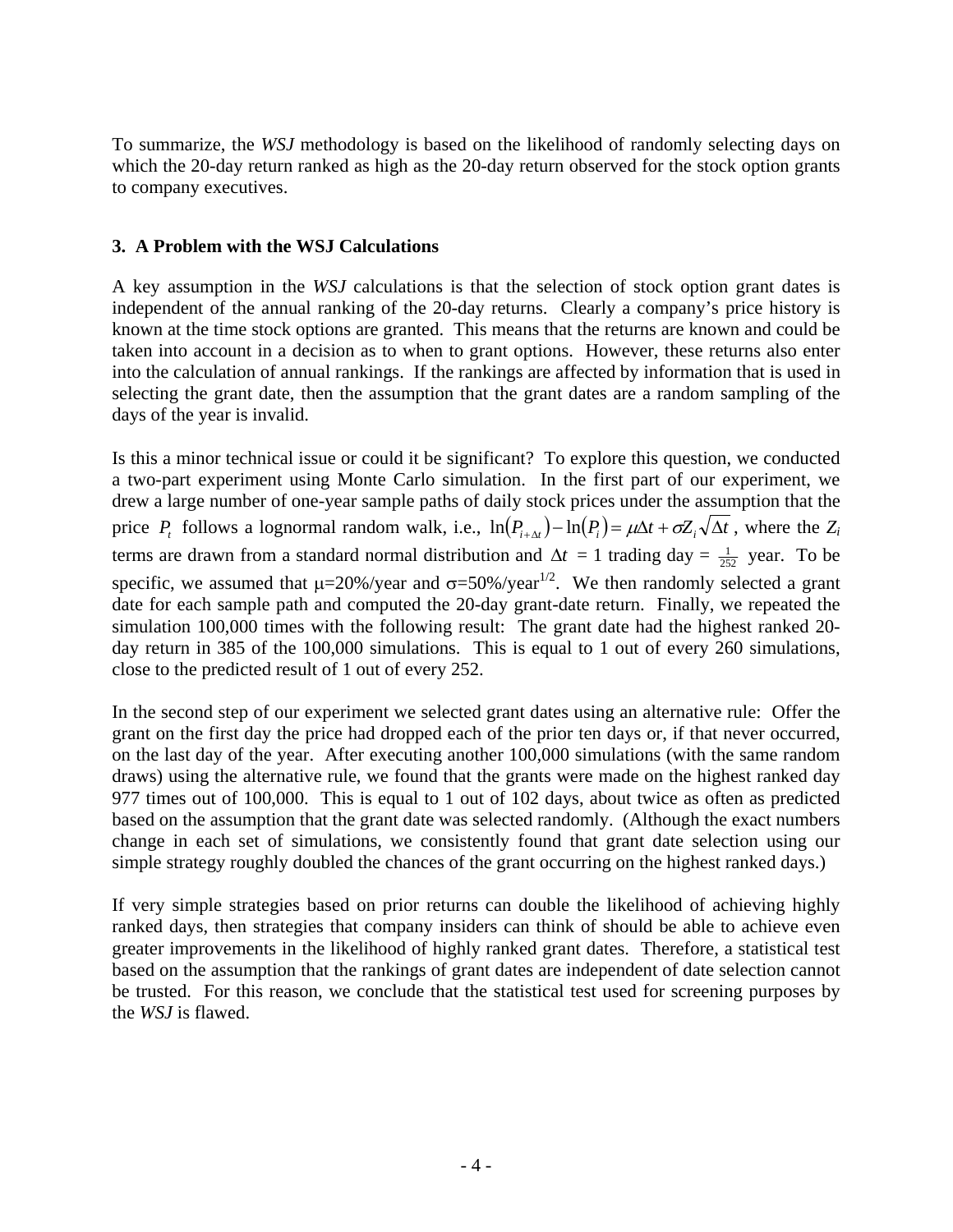#### **4. An Alternative Test**

The basis for the alternative statistical test we propose is the fact that, while annual rankings of returns may depend on past prices, the returns themselves should not. For example, in our simulations we found that the mean 20-day log-price return (defined as the difference in the natural logarithm of prices) following grant dates was almost identical for both the random and strategically selected grant dates: 1.65% for the randomly selected dates and 1.58% for the dates selected strategically. (The population return of 20%/year corresponds to 1.59% over 20 days and the standard deviation of estimates over 100,000 samples should be equal to .045%.) Therefore, a statistical test should be based on a comparison of returns around grant dates to typical returns, not on the annual rank of grant-date returns.

To follow up on this insight, we construct a T test for the difference in mean returns over grant dates and mean returns over typical trading days. We assume that the daily log-price returns  $\ln(P_{i+1}/P_i) \approx (P_{i+1} - P_i)/P_i$  for trading days in the period *i*=1,...,*N*+*W* can be modeled as independent and identically distributed random variables of the form

$$
\widetilde{X}_i \equiv \ln\left(\frac{P_{i+1}}{P_i}\right) = \mu \Delta t + \sigma \widetilde{Z}_i \sqrt{\Delta t}
$$

where the  $Z_i$  are independent standard normal draws. In this case, the *W*-day log-price returns for trading days *i*=1,…,*N* can be written as

$$
\widetilde{Y}_i \equiv \ln\left(\frac{P_{i+W}}{P_i}\right) = \sum_{k=0}^{W-1} \widetilde{X}_{i+k} = \mu W \Delta t + \sigma \sqrt{W \Delta t} \left(\frac{1}{\sqrt{W \Delta t}} \sum_{k=0}^{W-1} \widetilde{Z}_{i+k}\right) \equiv \mu_Y + \sigma_Y \widetilde{Z}_i^Y
$$

where the  $Z<sup>Y</sup><sub>i</sub>$  are standard normal draws that are correlated when within *W* days of one another such that

$$
E\left\{\widetilde{Z}_{i}^{Y}\widetilde{Z}_{j}^{Y}\right\} = \begin{cases} \frac{W - |i - j|}{W} & \text{if } |i - j| \leq W \\ 0 & \text{otherwise} \end{cases}
$$

Our null hypothesis is that the set of *n* option grant dates were selected in a way that did not depend on the returns following the grant dates. If that hypothesis is correct, then the mean *W*day log-price return on the grant dates  $m_n$  is an unbiased estimator of the population return  $\mu_Y$ . Suppose then that we observe that  $m_n$  is much higher than the estimator  $m_N$  computed using the full data set of *N* trading days. We would like to develop a statistical test to see if such an observed difference is solely due to chance.

A T test can be used to test the significance of a difference in means. However, it requires that the trading data being compared with the grant-date data satisfy certain conditions, namely, that the W-day returns for each sample of trading data used to estimate the population mean and variance be independent—independent of each other and independent of the returns on each grant date. This can be accomplished by parsing the full set of trading data into a mesh of *M*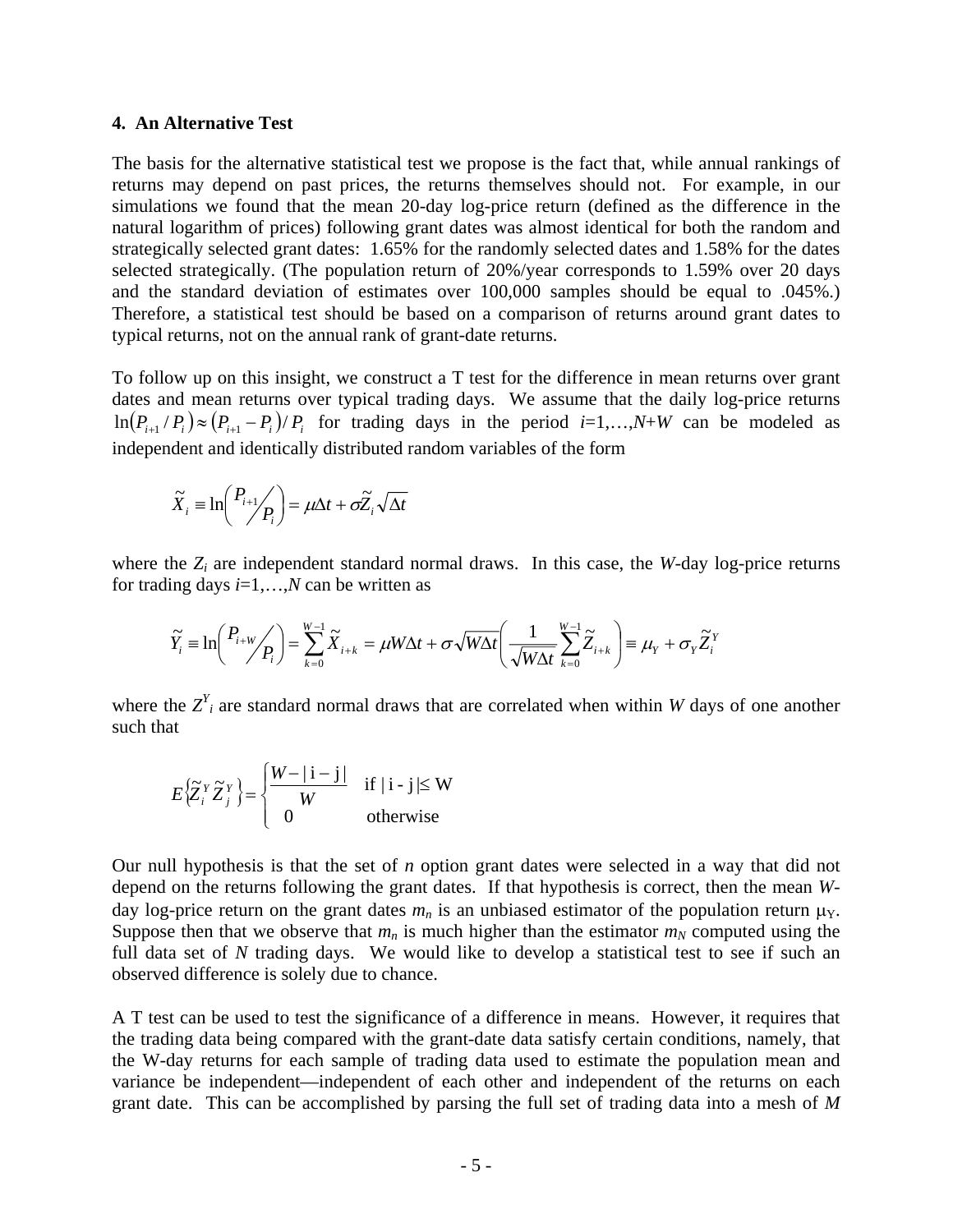data points that are at least *W* days apart from each other and also from each grant date. (Since the data points are *W*-day mean returns, all data points less than *W* days apart will be correlated with each other.) We can calculate the mean and standard deviation of *W*-day returns over the mesh of parsed data points ( $m<sub>M</sub>$  and  $S<sub>M</sub>$ , respectively) and then perform a T test to see if an observation that  $m_n$  is much greater than  $m_M$  is statistically significant. The T test statistic will have *M*-1 degrees of freedom and be equal to

$$
\widetilde{T}_{M-1} = \frac{(\widetilde{m}_n - \widetilde{m}_M)}{\widetilde{S}_M / \sqrt{n}} \left( \sqrt{1 + \frac{n}{M} + \frac{2}{n} \sum_{\text{nearby grants } j,k} MAX \left\{ 0, \frac{W - |i_G(j) - i_G(k)|}{W} \right\}} \right)^{-1}
$$

where

$$
\widetilde{m}_n = \frac{1}{n} \sum_{j=1}^n \widetilde{Y}_{i_G(j)}
$$

$$
\widetilde{m}_M = \frac{1}{M} \sum_{m=1}^M \widetilde{Y}_{i_M(m)}
$$

are the estimated means over the grant dates and over the parsed data points, respectively, where  $i_G(j)$  and  $i_M(m)$  enumerate the trading days corresponding to the *n* grant dates and to the *M* parsed data points, respectively;

$$
\widetilde{S}_M = \sqrt{\frac{1}{M-1}\sum_{m=1}^M \left(\widetilde{Y}_{i_M(m)} - \widetilde{m}_M\right)^2}
$$

is the standard deviation of *W*-day returns estimated using the parsed data set; and the sum over "nearby grants" is a sum over distinct pairs of grant dates that are within *W* days of each other.

The observation that returns are higher following grant dates than they are on other trading days corresponds to a high T test statistic. Whether or not the test statistic is higher than would likely result solely from random chance can be determined by reference to values of the one-tailed T distribution with *M*-1 degrees of freedom. If the likelihood of achieving the observed test statistic is less than a reasonable threshold, the default hypothesis that option grant dates are selected without foreknowledge of future prices will need to be rejected.

#### **5. Comparison of Test Results**

To compare our test with the *WSJ* test, we computed the odds of achieving the results the *WSJ* reported for ACS, Vitesse Semiconductor, and Comverse Technology (see Table 3). In each case we verified the result reported by the *WSJ* based on our understanding of their methodology and then applied the T test described herein. Since for 20-day returns there are 20 different parsed data sets that our method would allow for the test (depending on how many days from the first day in the period we start our mesh of points), all of the results we report are from the parsed data set with the highest odds of occurring. Grant date information was obtained from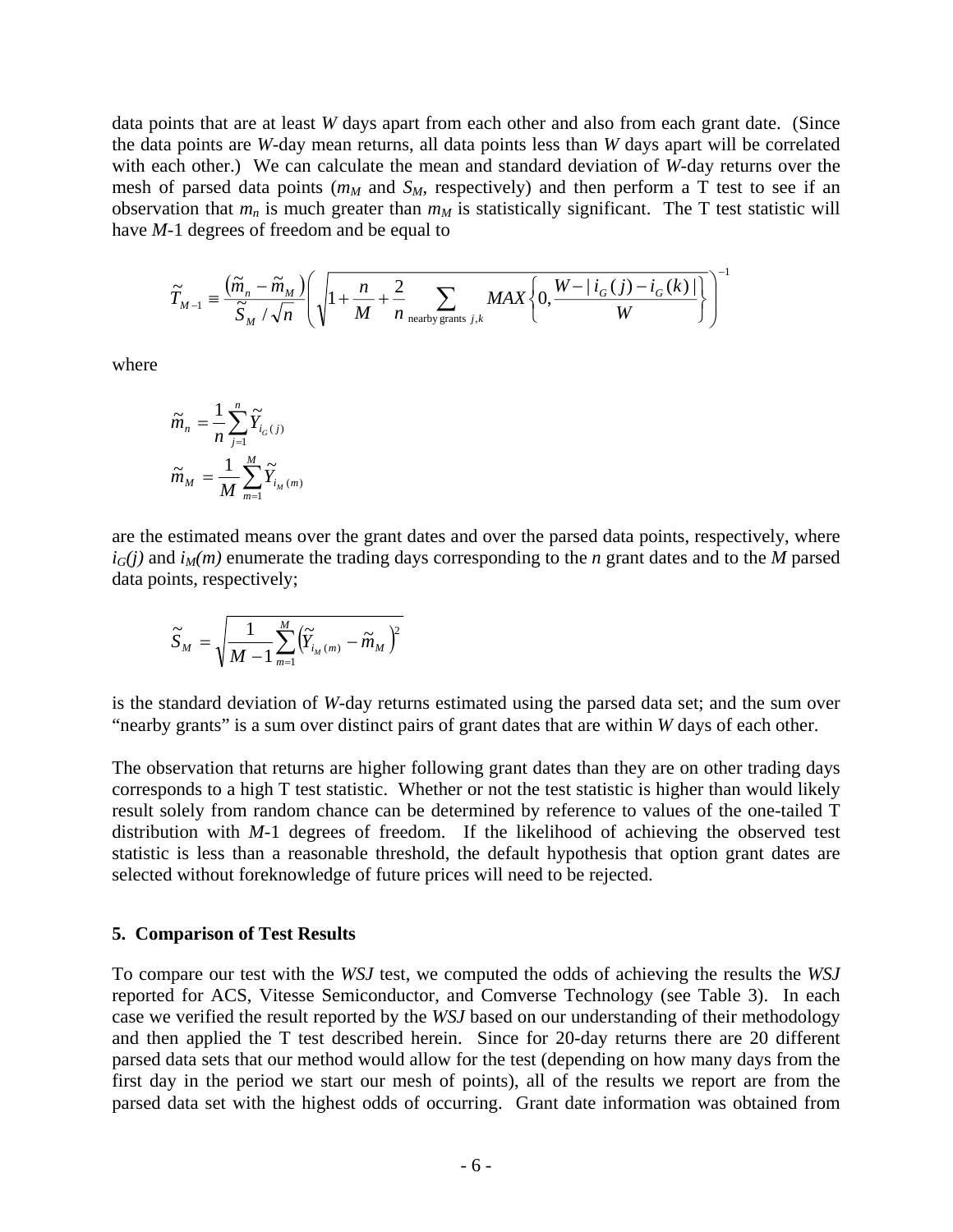proxy statements filed by the companies. Stock prices were obtained from Bloomberg. The *WSJ* calculations addressed six CEO grants over the period 1995 to 2002 for ACS, nine CEO grants over the period 1994 to 2001 for Vitesse Semiconductor, and eight CEO grants over the period 1994 to 2001 for Comverse Technology. We used the same grants over the same time periods when we carried out the T tests shown in Table 3.

Looking in detail at the ACS calculations, the mean 20-day log-price return we calculated for the six ACS grant dates was equal to 32.7% while the mean over all trading days in the period from 1995 to 2002 was only 2.2%. For the mesh of 88 independent data points starting on the  $18<sup>th</sup>$ trading date (1/19/95) we estimated that the mean and standard deviation of 20-day log-price returns were 1.4% and 11.0%, respectively, resulting in a test statistic of 6.736. Comparing to the T distribution with 87 degrees of freedom, we find that the likelihood of a test statistic this large or greater is only about 1 in 1.2 billion—roughly a factor of 250 greater than the likelihood computed by the *WSJ*.

Although the T tests for all three companies show much lower odds than the numbers estimated by the *WSJ*, we too find that it is highly unlikely that the grant dates were chosen without information about subsequent price changes. In all three cases, that hypothesis can be rejected with 99.99% confidence.<sup>[5](#page-6-0)</sup> The main reason that the T test gives odds so much lower than those reported by the *WSJ* is the limited number of grant dates. For example, in the case of Vitesse Semiconductor, the mean 20-day log-price return on grant dates is 36% and the standard deviation (computed over the mesh starting on the first day of the period) is 23%; for nine grant dates this gives a standard error of almost 8%. Hence, the sample mean is less than five standard errors large and, after taking into account the estimated population mean (over the mesh) and the limited number of mesh data points (83), the test statistic is equal to only 4.36. It is a testament to the size of the effect that, with so few data points, the null hypothesis can be excluded with such a high degree of confidence.

## **6. Conclusions**

The conclusions of our T test did not differ from the conclusions of the *WSJ* test for the three cases we compared. Had these cases been less extreme, however, the two tests could have led to different conclusions. Furthermore, unlike the *WSJ* test, our test is not subject to the objection that it depends on how the company made its grant date decision. The critical point is that the returns following grant dates should not be significantly higher than returns following comparable non-grant trading days. Our test makes this comparison in a statistically sound manner, yet it can be carried out easily using publicly available data.

<span id="page-6-0"></span> $\frac{1}{5}$  Rejecting a hypothesis at the 99.99% confidence level implies that the likelihood of the hypothesis being true is less than or equal to 0.01% which corresponds to odds of less than 1 in 10,000.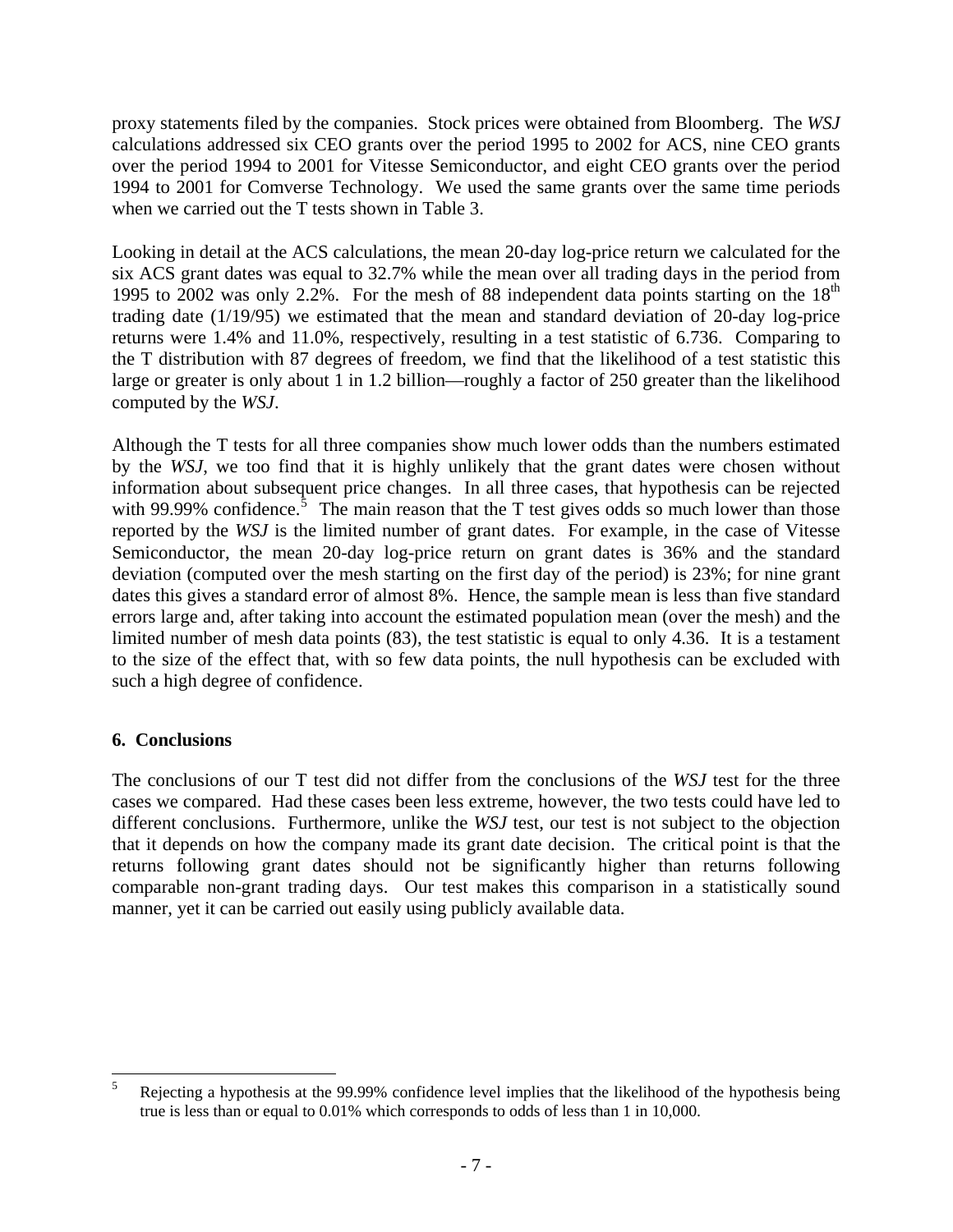### **References**

Aboody, D., Kasznik, R, 2000. CEO stock option awards and the timing of corporate voluntary disclosures. *Journal of Accounting Economics* 29, 73–100.

Chauvin, K. W., Shenoy, C., 2001. Stock price decreases prior to executive stock option grants. *Journal of Corporate Finance* 7, 53–76.

Forelle, C., 2006. How the journal analyzed stock-option grants, *Wall Street Journal* (March 18), A5.

Forelle, C., Bandler, J., 2006. The perfect payday. *Wall Street Journal* (March 18), A1.

Heron, R. A., Lie, E., forthcoming. Does backdating explain the stock price pattern around executive stock option grants? *Journal of Financial Economics*.

Lie, E., 2005. On the timing of CEO stock option awards. *Management Science* 51, 802-812.

Pender, K., 2006. Backdating scandal has more than 100 companies in SEC's sights. *San Francisco Chronicle* (September 7).

Yermack, D., 1997. Good timing: CEO stock option awards and company news announcements. *Journal of Finance* 52, 449–476.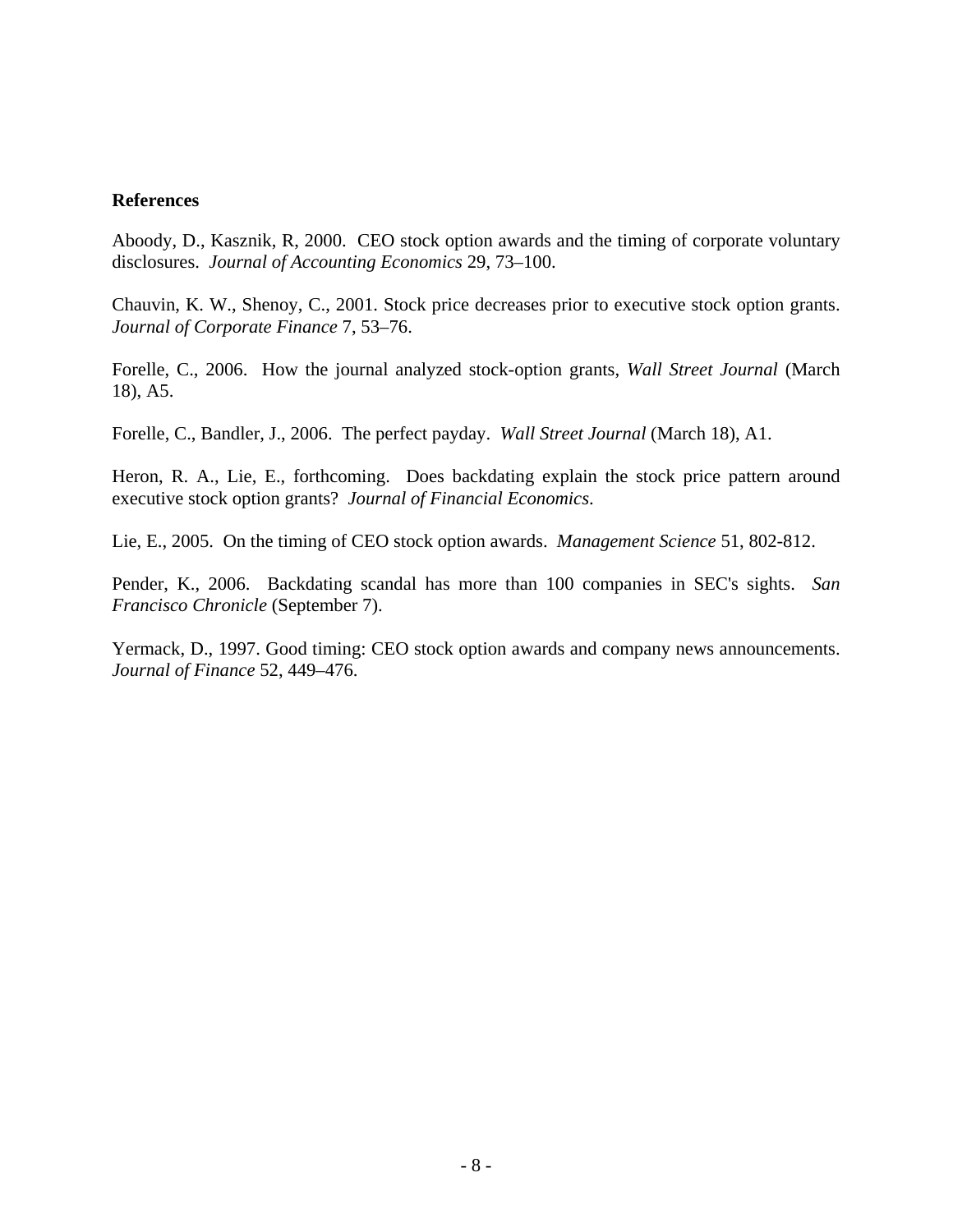| Year | <b>Date</b>  | <b>Price</b> | 20 Day<br><b>Return</b> | Annual<br><b>Rank</b> |
|------|--------------|--------------|-------------------------|-----------------------|
| 1995 | $9-Mar-95$   | \$22.50      | 34%                     | 1                     |
| 1996 | 8-Mar-96     | \$33.75      | 31%                     | $\overline{2}$        |
| 1997 | $7-Apr-97$   | \$21.12      | 30%                     | $\overline{2}$        |
| 1998 | 8-Oct-98     | \$23.06      | 60%                     | 1                     |
| 2000 | $11-Jul-00$  | \$32.88      | 43%                     | 4                     |
| 2002 | $23$ -Jul-02 | \$35.75      | 35%                     | 3                     |
|      |              |              |                         |                       |

#### **Table 1: Stock option grants made to Jeffrey Rich of ACS during 1995-2002**

*Sources: Grant information from ACS proxy statements. Stock prices from Bloomberg. Calculations by the authors.*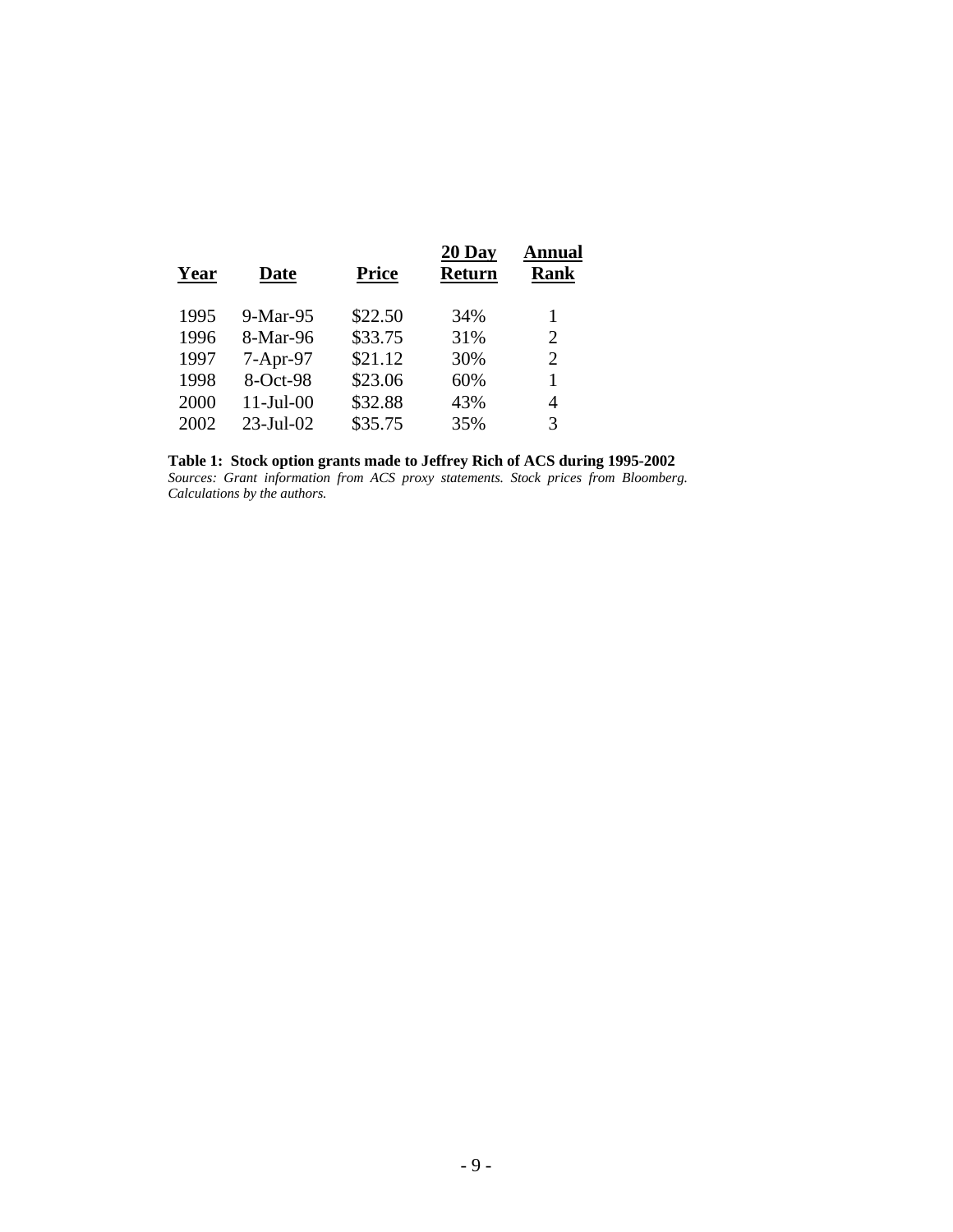| <b>Sorted Outcome Rankings for Six Grants</b> |                |                |                |               |             | Number of         |
|-----------------------------------------------|----------------|----------------|----------------|---------------|-------------|-------------------|
|                                               | <b>Second</b>  | <b>Third</b>   | <b>Third</b>   | <b>Second</b> |             | <b>Equivalent</b> |
| <b>Worst</b>                                  | Worst          | Worst          | <b>Best</b>    | <b>Best</b>   | <b>Best</b> | <b>Outcomes</b>   |
| 4                                             | 3              | 2              | $\overline{2}$ |               |             | 180               |
| 4                                             | 3              | $\overline{2}$ |                |               |             | 120               |
| 4                                             | 3              | $\mathbf{1}$   |                |               |             | 30                |
| 4                                             | $\mathbf{2}$   | $\overline{c}$ | 2              |               |             | 60                |
| 4                                             | $\overline{2}$ | $\overline{2}$ |                |               |             | 60                |
| 4                                             | $\overline{2}$ | $\mathbf{1}$   |                |               |             | 30                |
| 4                                             | $\mathbf{1}$   | 1              |                |               |             | 6                 |
| 3                                             | 3              | $\overline{2}$ | 2              |               |             | 90                |
| 3                                             | 3              | $\overline{2}$ |                |               |             | 60                |
| 3                                             | 3              | $\mathbf{1}$   |                |               |             | 15                |
| 3                                             | $\overline{2}$ | $\overline{c}$ | 2              |               |             | 60                |
| $\overline{3}$                                | $\overline{2}$ | $\overline{2}$ |                |               |             | 60                |
| 3                                             | $\overline{2}$ | $\mathbf{1}$   |                | 1             |             | 30                |
| 3                                             | $\mathbf{1}$   | 1              |                |               |             | 6                 |
| $\overline{c}$                                | $\overline{2}$ | $\overline{2}$ | 2              |               |             | 15                |
| $\overline{c}$                                | $\overline{2}$ | $\overline{2}$ |                |               |             | 20                |
| $\overline{2}$                                | $\overline{2}$ | 1              |                |               |             | 15                |
| $\overline{2}$                                | 1              |                |                |               |             | 6                 |
| 1                                             |                |                |                |               |             | 1                 |

| <b>Total Extreme Outcomes</b>               | 864                |
|---------------------------------------------|--------------------|
| Total Possible Outcomes 256,096,265,048,064 |                    |
| Probability of Extreme Outcome              | 3.4E-12            |
| Odds: 1 in                                  | 296, 407, 714, 176 |

**Table 2: The likelihood of choosing six days at random with returns ranked as high as the returns on the ACS grant dates**